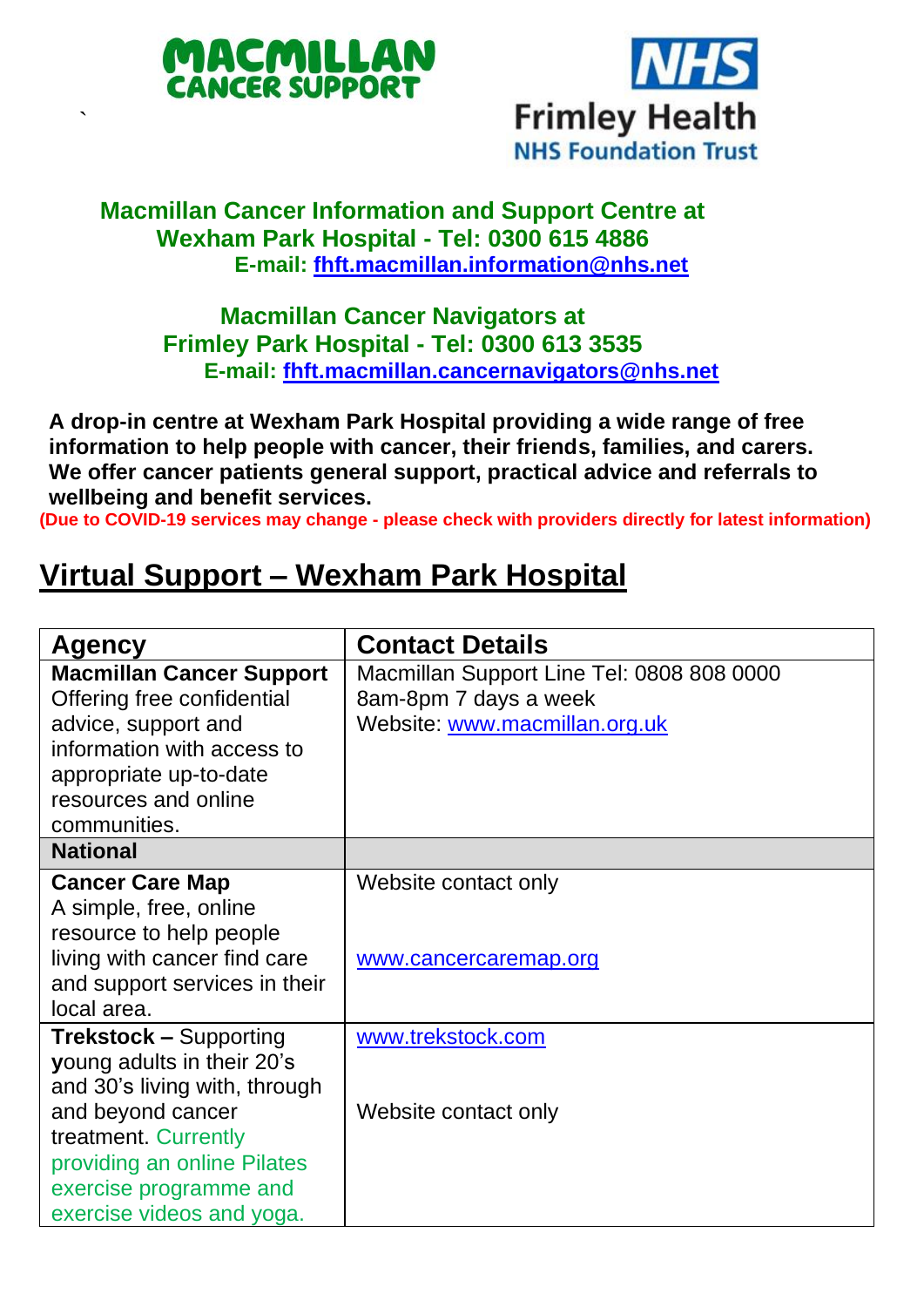| <b>Look Good Feel Better</b>                         | Website: www.lookgoodfeelbetter.co.uk          |  |
|------------------------------------------------------|------------------------------------------------|--|
| Online workshops covering                            |                                                |  |
| skincare and make-up, hair                           | Tel: 01372 747500                              |  |
| loss, nail care, body                                |                                                |  |
| confidence, men's grooming.                          | Email: info@lgfb.co.uk or via form on website  |  |
| Also now offering online                             |                                                |  |
| gentle exercise classes                              |                                                |  |
|                                                      |                                                |  |
| <b>Virtual support from Boots</b>                    | Boots Macmillan Information Pharmacists (BMIP) |  |
| Boots UK, have been able to                          |                                                |  |
| adapt the support they offer                         | Website:                                       |  |
| through Boots Macmillan                              | www.boots.com/health-pharmacy-                 |  |
| <b>Information Pharmacists</b>                       | advice/macmillan/                              |  |
| (BMIP) and Boots Macmillan                           |                                                |  |
| Beauty Advisors (BMBA) to                            | Boots Macmillan Beauty Advisors (BMBA)         |  |
| be able to continue to                               |                                                |  |
| support to people living with                        | Website: www.boots.com/health-pharmacy-        |  |
| cancer during the pandemic.                          | advice/macmillan/feelmorelikeyou               |  |
|                                                      |                                                |  |
| <b>Safe Fit</b>                                      | Self-referral to be completed online at        |  |
| SafeFit is a free remote                             |                                                |  |
| service for anyone in the UK                         | www.safefit.nhs.uk                             |  |
| with suspicion of or                                 |                                                |  |
| confirmed diagnosis of                               | Email: safefittrial@uhs.nhs.uk                 |  |
| cancer. Cancer exercise                              |                                                |  |
| specialists offer you advice,                        |                                                |  |
| support and resources to                             |                                                |  |
| maintain and improve                                 |                                                |  |
| physical and mental well-                            |                                                |  |
| being.                                               |                                                |  |
| <b>Asian Women's Cancer</b>                          | Contact:                                       |  |
| Group                                                | 07968 386798 - Chairperson                     |  |
| A free and confidential                              | 07503 626712 - Secretary                       |  |
| service provided to all those                        | 07594 612448 - Health & Well Being             |  |
| affected by cancer.                                  |                                                |  |
| Now offering mixture of                              | Email: info@asianwomencancergroup.co.uk        |  |
| live virtual session via                             |                                                |  |
| zoom. Yoga Tues pm and                               | Website: www.asianwomencancergroup.co.uk       |  |
| <b>Social Thus pm</b>                                |                                                |  |
| <b>Penny Brohn Cancer Care</b>                       | Tel: 0303 3000 118 (Mon-Fri 10.00 til 13:00    |  |
| Physical, emotional and                              |                                                |  |
| spiritual support. National                          | Email: helpline@pennybrohn.org.uk              |  |
| living well services.<br>Self-care information ready |                                                |  |
| to download available online                         | Website: www.pennybrohn.org.uk                 |  |
|                                                      |                                                |  |
| as well as telephone                                 |                                                |  |
| support.                                             |                                                |  |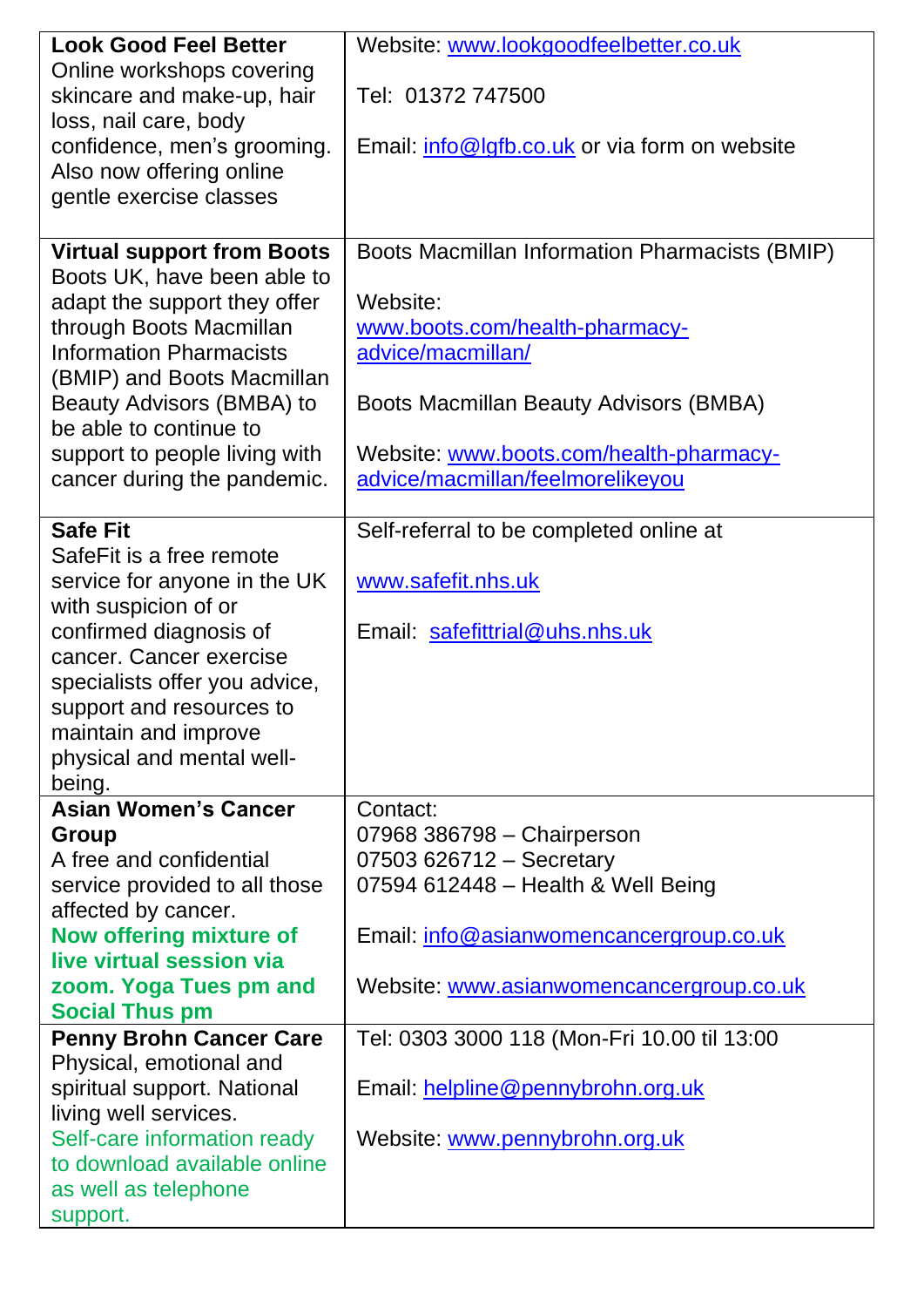| <b>Cancer Support UK</b>         | Tel: 0207 470 8755                               |
|----------------------------------|--------------------------------------------------|
| Cancer Coach - a 6-week          |                                                  |
| telephone & virtual support      | Email: hello@cancersupportuk.org                 |
| group programme to talk          |                                                  |
| through all aspects of the       | Website: www.cancersupportuk.org                 |
| feelings that can be             |                                                  |
| associated with life during      |                                                  |
| and after cancer treatment.      |                                                  |
| Via telephone & Zoom             |                                                  |
| Healthtalk.org                   | Website: www.healthtalk.org                      |
| Provides free, information       |                                                  |
| about health issues, by          |                                                  |
| sharing people's real-life       |                                                  |
| experiences on videos            |                                                  |
| <b>Shine Cancer Support</b>      | Website:                                         |
| Support specifically tailored    | www.shinecancersupport.org/getsupport/networks/s |
| for people in their 20's, 30's   | hine-oxford/                                     |
| and 40's                         |                                                  |
| <b>Providing online meet ups</b> | Email: oxford@shinecancersupport.org             |
| and workshops alongside          |                                                  |
| the extensive online             |                                                  |
| presence already there           |                                                  |
| <b>Maggies</b>                   | Visit Centres by appointment only at present     |
| Provides free cancer support     | Telephone: 0300 123 1801                         |
| and information in centre        |                                                  |
| and online.                      | Email: enquiries@maggies.org                     |
| Offering a full timetable of     |                                                  |
| virtual meetings and group       | Keep up-to-date with the latest information:     |
| workshops                        | www.maggies.org/about-us/news/coronavirus-and-   |
|                                  | maggies/                                         |
| <b>Friends in Need</b>           | Website: www.bucksmind.org.uk/services/peer-     |
| Offering a mixed timetable of    | support-groups/friends-in-need/                  |
| virtual activities and some      | Facebook Group:                                  |
| face to face activities.         | www.facebook.com/groups/128815250860939/         |
|                                  | Slough:                                          |
| Virtually Connecting with        | Tel: Charlene Morgan 07950 303832                |
| people to end the loneliness     | Email: charlene.morgan@bucksmind.org.uk          |
| and isolation of depression.     | Windsor, Ascot and Maidenhead:                   |
| Offering a range of online       | Tel: Ansa Khan 07496 874882                      |
| classes and workshops            | Email: ansa.khan@bucksmind.org.uk                |
|                                  | <b>Bracknell:</b>                                |
| Peer led service for people      | Tel: Kara Hale 07914 669 430                     |
| with mild to moderate            | Email: kara.hale@bucksmind.org.uk                |
| depression and anxiety that      | <b>Buckinghamshire:</b>                          |
| may be socially isolated.        | Tel: Debbie Workman 07964 376951                 |
|                                  | Email: debbie.workman@bucksmind.org.uk           |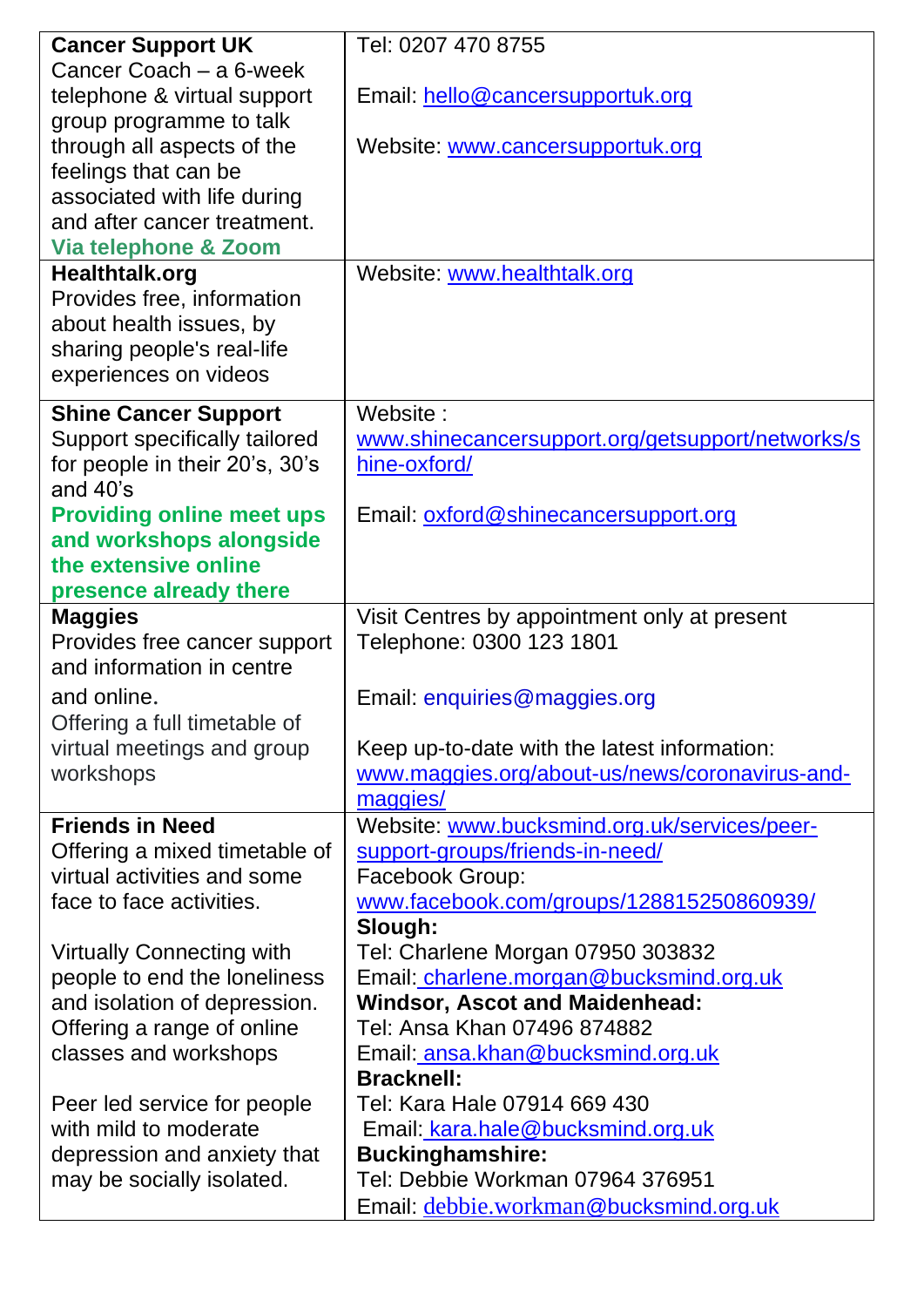| <b>Move Against Cancer</b><br>An 8 week online building<br>foundations programme for<br>children and young people<br>living with cancer. Self<br>referral form                                                                                                                                                 | Website: www.movecharity.org<br>Email onlinesupport@movecharity.org                                                                   |
|----------------------------------------------------------------------------------------------------------------------------------------------------------------------------------------------------------------------------------------------------------------------------------------------------------------|---------------------------------------------------------------------------------------------------------------------------------------|
| <b>NHS Health &amp; Wellbeing</b><br>Health & Care Videos -                                                                                                                                                                                                                                                    | www.healthandcarevideos.uk/cancer<br>www.healthandcarevideos.uk/mental-health                                                         |
| NHS Fitness Studio -                                                                                                                                                                                                                                                                                           | www.nhs.uk/conditions/nhs-fitness-studio/                                                                                             |
| NHS Apps -                                                                                                                                                                                                                                                                                                     | www.nhs.uk/apps-library/                                                                                                              |
| <b>Meetup</b><br>Aim to host a wide variety of<br>social events in your area.<br>areas. Now hosting virtual<br>workshops and coffee<br>mornings                                                                                                                                                                | Website: https://www.meetup.com/cities<br>Simply specify nearest town/city through<br>website to see details                          |
| <b>Berkshire</b>                                                                                                                                                                                                                                                                                               |                                                                                                                                       |
| <b>Cancer Support Network:</b><br><b>Cancer Champions -</b><br>Slough, Windsor &<br>Maidenhead, Bracknell &<br><b>Wokingham Offering a</b><br>range of ways to support<br>those affected by cancer.<br>Peer support, online group<br>workshops and coffee<br>mornings<br><b>Virtual workshops</b><br>available | Tel: 01344 383 515<br>Email: vickie.randall@involve.community<br>www.involve.community/cancer<br>Also on Facebook / Twitter           |
| <b>Healthmakers Berkshire</b><br>Offering virtual peer support<br>pop-in cafes online - a safe<br>place to chat with others.<br>Also offering a 6 week<br>introduction to self-<br>management course                                                                                                           | Email: HealthMakers@Berkshire.nhs.uk<br>via "One Consultation" virtual link - they will provide<br>support to help with online access |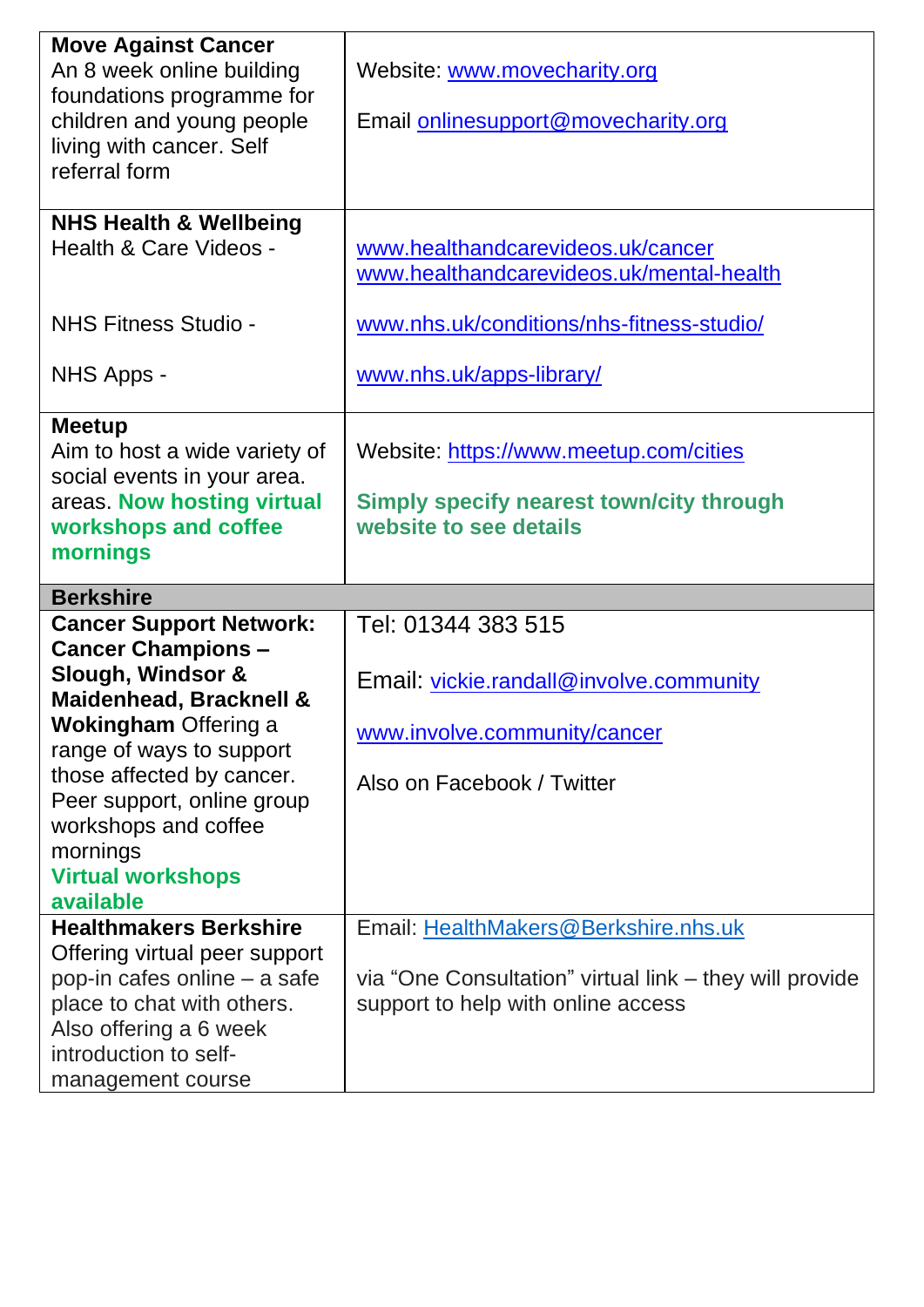| <b>Men in Sheds</b>            | Facebook group: @hwmeninsheds                  |  |  |  |
|--------------------------------|------------------------------------------------|--|--|--|
| Giving men who have            | Email: meninshedshw@gmail.com                  |  |  |  |
| experienced life-changing      | Website: www.menssheds.org.uk/                 |  |  |  |
| events such as redundancy,     | <b>High Wycombe - Barry Smith</b>              |  |  |  |
| retirement, bereavement, ill-  | Tel: 07951 791942                              |  |  |  |
| health or social isolation a   | Email: contactbazza@gmail.com                  |  |  |  |
| place to meet and get          | <b>Black Park - Mark Lemon</b>                 |  |  |  |
| involved.                      | Email: mark@blackparkshed.org.uk               |  |  |  |
| Virtual support via online     | <b>Maidenhead - Chris Allen</b>                |  |  |  |
| chat forum.                    | Tel: 01628 640361                              |  |  |  |
|                                | Email: chris.allen@berkshire.nhs.net           |  |  |  |
| <b>Slough Prevention</b>       | Tel: 0344 515 1380                             |  |  |  |
| <b>Alliance Community</b>      |                                                |  |  |  |
| <b>Engagement (SPACE)</b>      |                                                |  |  |  |
| <b>Consortium</b>              | Email: slough@shelter.org.uk                   |  |  |  |
| Group of local and national    |                                                |  |  |  |
| organisations supporting       | Website: www.sloughadvicecentre.co.uk          |  |  |  |
| Slough residents. Call for     |                                                |  |  |  |
| more information.              |                                                |  |  |  |
| <b>My Cancer My Choices</b>    | Tel: 01344 662906                              |  |  |  |
| Complementary therapy          |                                                |  |  |  |
| services by phone or video     | Website: www.mycancermychoices.org             |  |  |  |
| sessions.                      |                                                |  |  |  |
|                                |                                                |  |  |  |
| Virtual course in Mindfulness  |                                                |  |  |  |
| - providing relaxation tools   |                                                |  |  |  |
| and techniques                 |                                                |  |  |  |
| <b>Buckinghamshire</b>         |                                                |  |  |  |
| <b>Butterfly House - South</b> | Tel: 01494 552750                              |  |  |  |
| <b>Bucks Community</b>         |                                                |  |  |  |
| <b>Hospice</b>                 | Email: info@sbhospice.org.uk                   |  |  |  |
| Telephone, face to face and    |                                                |  |  |  |
| Zoom counselling service to    | Website: www.sbh.org.uk                        |  |  |  |
| help patients come to terms    |                                                |  |  |  |
| with their illness.            |                                                |  |  |  |
| <b>Prevention Matters</b>      | Tel: 01296 484322                              |  |  |  |
| A free service aimed to help   |                                                |  |  |  |
| people who are struggling to   | Email: bucksenquiries@connectionsupport.org.uk |  |  |  |
| stay independent and active.   |                                                |  |  |  |
| For individuals registered to  |                                                |  |  |  |
| a GP in the                    | www.connectionsupport.org.uk                   |  |  |  |
| Buckinghamshire borough.       |                                                |  |  |  |
| <b>Support offered by</b>      |                                                |  |  |  |
| telephone or face to face.     |                                                |  |  |  |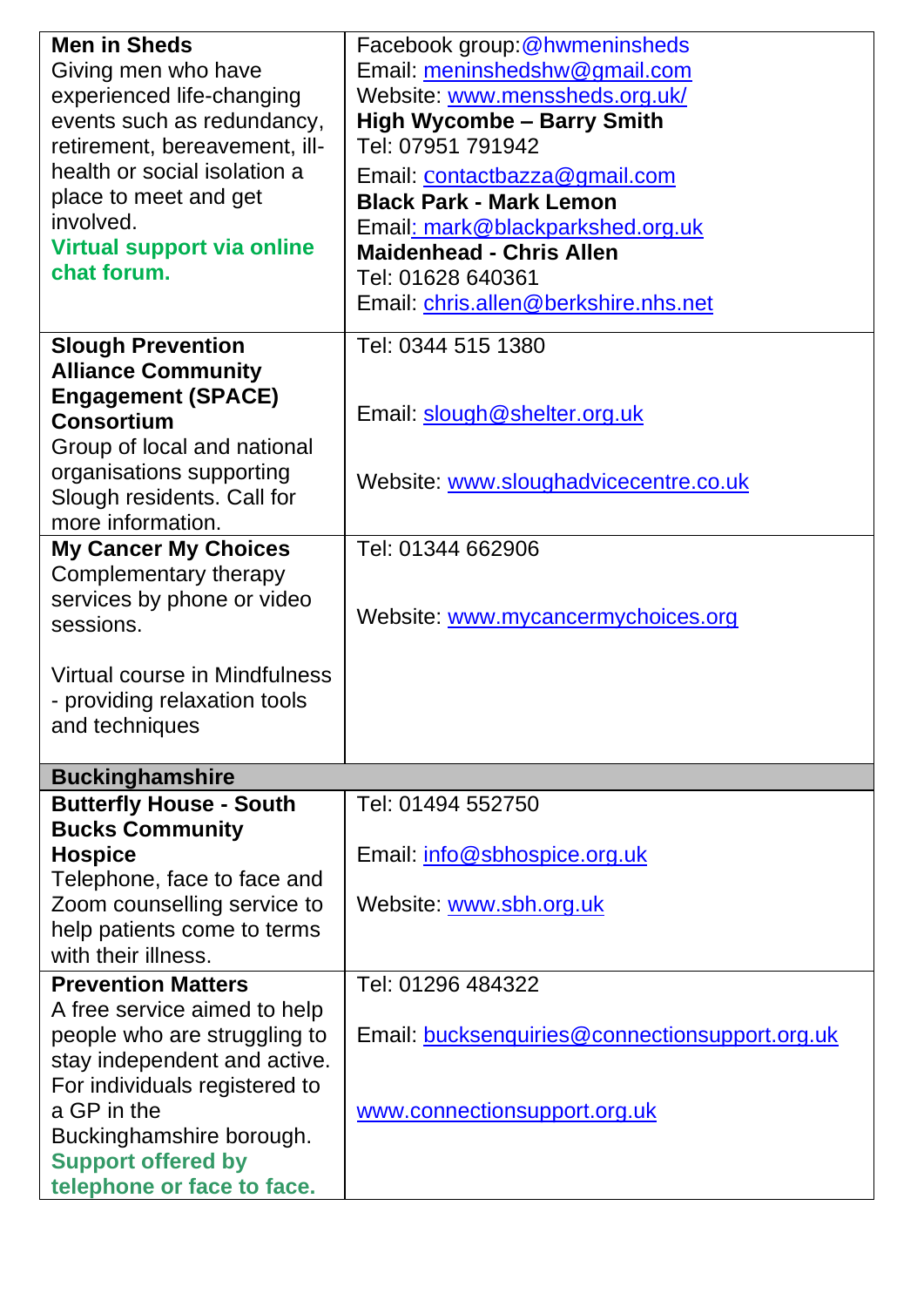| Meet & Mingle High                                     | Contact: Joanna Howes 07598 753551              |  |  |
|--------------------------------------------------------|-------------------------------------------------|--|--|
| <b>Wycombe - Wrights</b>                               |                                                 |  |  |
| <b>Meadow Community Hall</b>                           | Email: mm.outlook.com                           |  |  |
| Helping women in High                                  | www.facebook.com/meetmingle                     |  |  |
| Wycombe with information,                              |                                                 |  |  |
| advice, events                                         |                                                 |  |  |
| <b>Surrey</b>                                          |                                                 |  |  |
| <b>East Surrey Macmillan</b>                           | Tel: 01737 304176                               |  |  |
| <b>Cancer Support Centre</b>                           |                                                 |  |  |
| The Centre offers a wide                               | Email: informationcentre.sash@nhs.net           |  |  |
| range of information and                               |                                                 |  |  |
| support in one place for                               | www.surreyandsussex.nhs.uk/our-services/a-z-of- |  |  |
| patients and their carers.                             | services/cancer-services/east-surrey-macmillan- |  |  |
| <b>Also offering virtual</b>                           | cancer-support-centre                           |  |  |
| service.                                               |                                                 |  |  |
| <b>The Fountain Centre</b>                             | Tel: 01483 406618                               |  |  |
| Empowering and supporting                              |                                                 |  |  |
| cancer patients and their                              | Email: rsc-tr.fountaincentre@nhs.net            |  |  |
| loved ones. Offering face to                           |                                                 |  |  |
| face and online services.                              | www.fountaincentre.org                          |  |  |
| <b>Macmillan Integrated</b>                            | Tel: 07813997004                                |  |  |
| <b>Cancer Care Team</b>                                |                                                 |  |  |
| The Macmillan Integrated                               | Email: rsch.micct@nhs.ent                       |  |  |
| Cancer Care Team is a                                  |                                                 |  |  |
| team of cancer specialists                             |                                                 |  |  |
| providing services and                                 |                                                 |  |  |
| support for patients and their                         |                                                 |  |  |
| carers following cancer                                |                                                 |  |  |
| treatment                                              |                                                 |  |  |
| <b>Now offering various live</b>                       |                                                 |  |  |
| virtual support via                                    |                                                 |  |  |
| <b>Microsoft teams</b>                                 |                                                 |  |  |
| <b>Bluebells Cancer Support</b>                        | Tel: 01483 202054                               |  |  |
| <b>Group (Surrey)</b><br>A friendly, sharing group for |                                                 |  |  |
|                                                        | Email: healingreception@burrowslea.org.uk       |  |  |
| anyone with cancer.<br>The Centre has re-opened        |                                                 |  |  |
| in Guildford but still                                 | Website:                                        |  |  |
| offering distant healing via                           | www.harryedwardshealingsanctuary.org.uk         |  |  |
| and telephone and zoom                                 |                                                 |  |  |
| platform. Also offering a                              |                                                 |  |  |
| range of online events.                                |                                                 |  |  |
|                                                        |                                                 |  |  |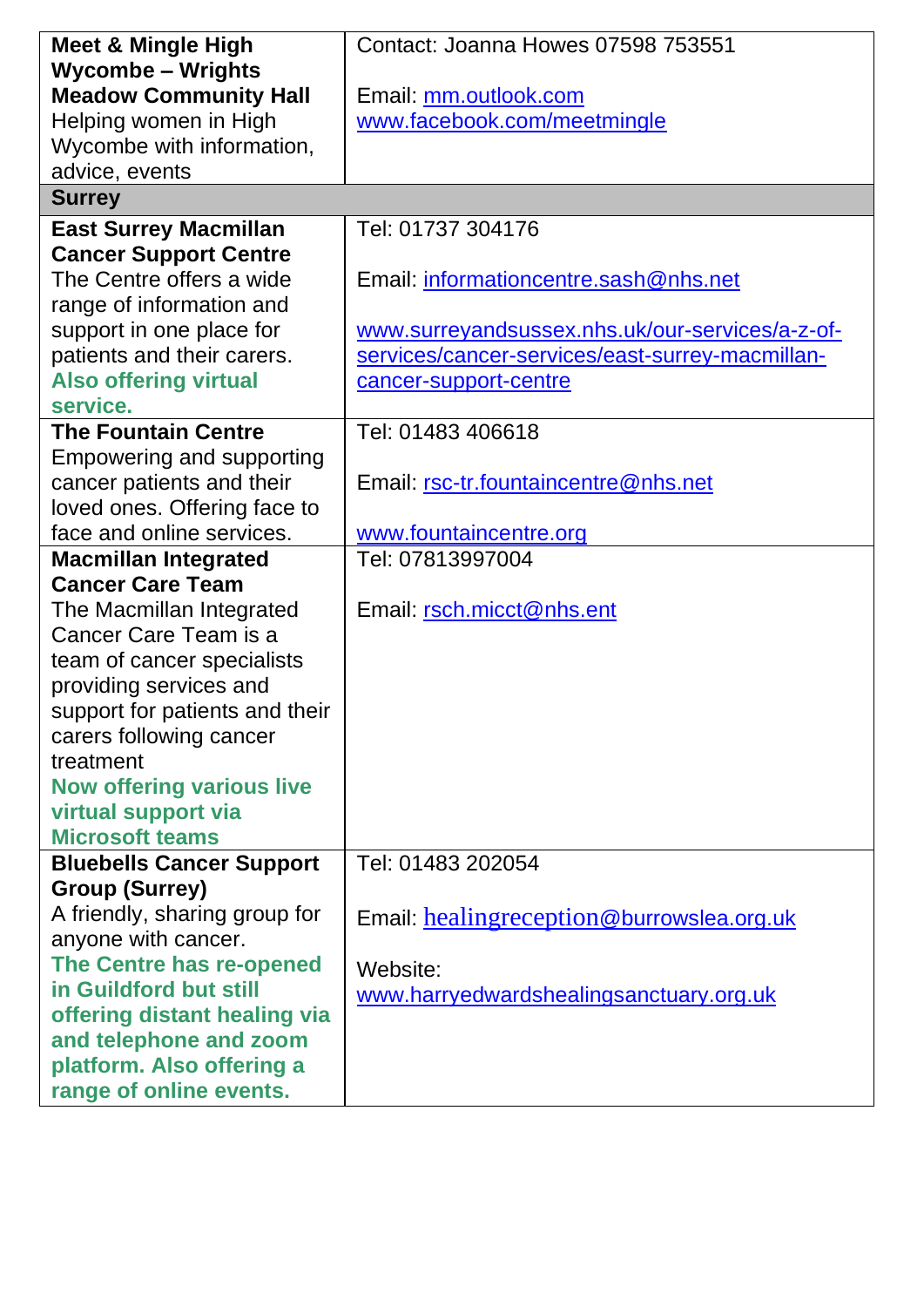| <b>ToCTogether</b>               | Tel: 07593 121435                                      |  |  |
|----------------------------------|--------------------------------------------------------|--|--|
| A monthly support group for      |                                                        |  |  |
| people affected by cancer in     | Email: info@topicofcancer.org.uk                       |  |  |
| the Guildford area. Patients,    |                                                        |  |  |
| survivors, family members,       |                                                        |  |  |
| friends and medical              | Website: /www.topicofcancer.org.uk/support-groups      |  |  |
| practitioners are all welcome    |                                                        |  |  |
| to attend.                       |                                                        |  |  |
| <b>Offering support group</b>    |                                                        |  |  |
| discussions via Whatsapp         |                                                        |  |  |
| video. Fitness back in           |                                                        |  |  |
| Gym                              |                                                        |  |  |
| <b>Other</b>                     |                                                        |  |  |
| The Mulberry Centre -            | Tel: 020 8321 6300                                     |  |  |
| <b>Hounslow</b>                  |                                                        |  |  |
| A mixed timetable with some      | For timetabled activities - just join directly via the |  |  |
| support still offered online     | Website: www.themulberrycentre.co.uk/                  |  |  |
| but mainly at the centre.        |                                                        |  |  |
|                                  | Email: talk@themulberrycentre.co.uk                    |  |  |
| For 1-2-1 counselling and        |                                                        |  |  |
| support groups, please           |                                                        |  |  |
| contact them to register first   |                                                        |  |  |
| with some remote support         |                                                        |  |  |
| The Lynda Jackson                |                                                        |  |  |
| <b>Macmillan Centre at Mount</b> | Website: www.ljmc.org/                                 |  |  |
| Vernon Cancer Centre in          |                                                        |  |  |
| Northwood, Middlesex.            | Helpline: 020 3826 2555                                |  |  |
| Offers a range of services at    |                                                        |  |  |
| the centre to help people        |                                                        |  |  |
| affected by cancer.              |                                                        |  |  |
| Providing telephone support      |                                                        |  |  |
| and access to support            |                                                        |  |  |
| videos via on the website        |                                                        |  |  |
| <b>Cancer Wellbeing London</b>   | Website: www.cancerwellbeinglondon.nhs.uk              |  |  |
| Providing health & wellbeing     |                                                        |  |  |
| information videos on many       |                                                        |  |  |
| aspects of living with a         |                                                        |  |  |
| cancer diagnosis ie. diet,       |                                                        |  |  |
| exercise, work, finance etc.     |                                                        |  |  |
|                                  |                                                        |  |  |
| <b>Life after Cancer</b>         | Website: www.life-aftercancer.co.uk                    |  |  |
| Online support groups,           |                                                        |  |  |
| coaching programme and 1-        | Email: hello@life-aftercancer.co.uk                    |  |  |
| 2-1 coaching to help patients    |                                                        |  |  |
| move on with life after          | Free support groups and initial coaching               |  |  |
| cancer.                          | assessment                                             |  |  |
|                                  |                                                        |  |  |